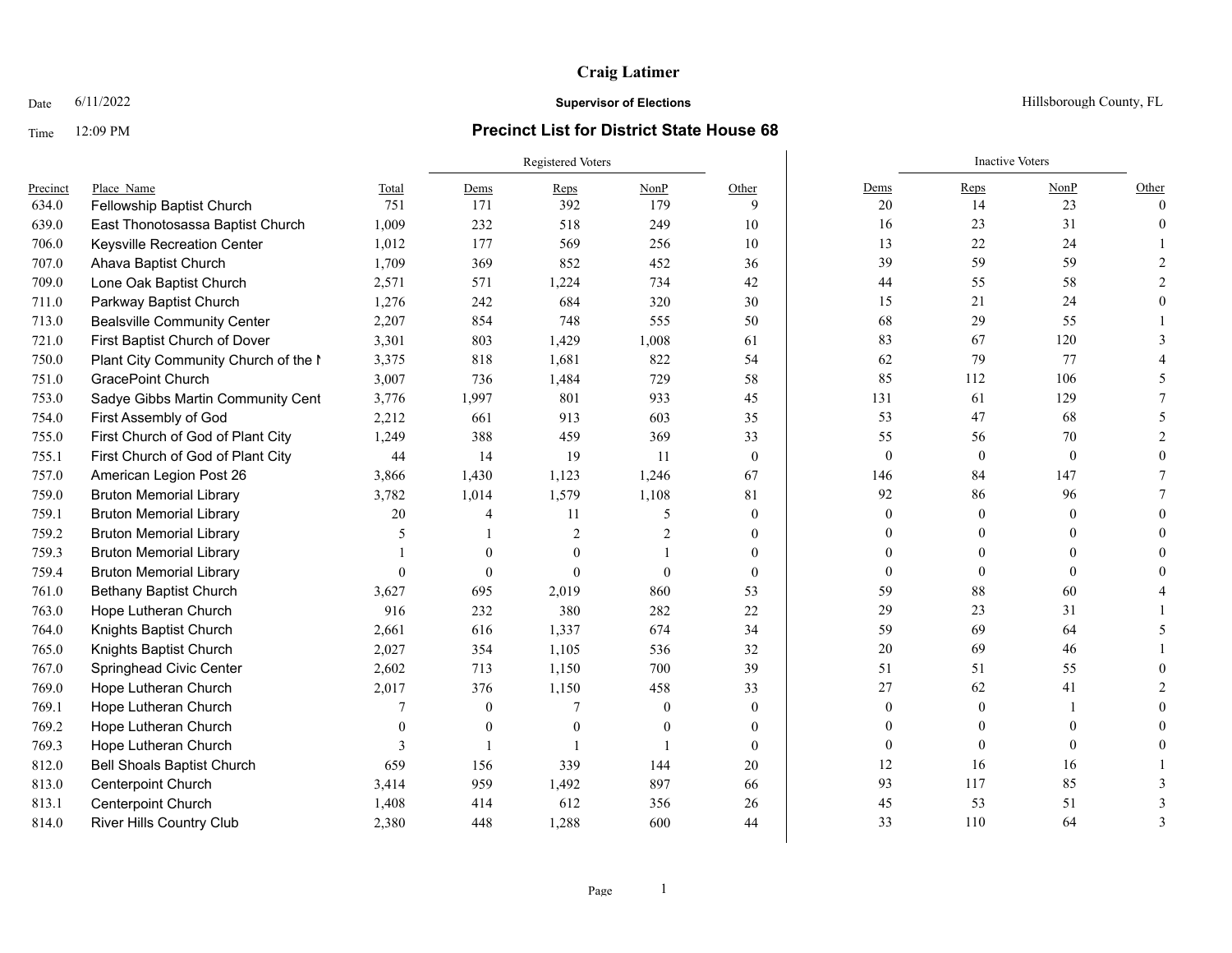# **Craig Latimer**

### Time 12:09 PM **Precinct List for District State House 68**

|          |                                      |         | <b>Registered Voters</b> |        |        |       | <b>Inactive Voters</b> |                |        |          |
|----------|--------------------------------------|---------|--------------------------|--------|--------|-------|------------------------|----------------|--------|----------|
| Precinct | Place Name                           | Total   | Dems                     | $Reps$ | NonP   | Other | Dems                   | Reps           | NonP   | Other    |
| 815.0    | <b>Centerpoint Church</b>            | 1,154   | 289                      | 551    | 296    | 18    | 12                     | 35             | $28\,$ | $\theta$ |
| 816.0    | Pleasant Grove Assembly of God       | 1,953   | 486                      | 921    | 510    | 36    | 43                     | 78             | 62     |          |
| 817.0    | Centerpoint Church                   | 3,856   | 1,037                    | 1,617  | 1,114  | 88    | 76                     | 101            | 119    |          |
| 817.1    | <b>Centerpoint Church</b>            | 195     | 53                       | 97     | 43     | 2     | 3                      |                | 5      |          |
| 818.0    | Victory Baptist Church of Brandon    | 472     | 96                       | 258    | 111    | 7     | $\overline{7}$         | 8              | 11     |          |
| 819.0    | <b>Strawberry Ridge</b>              | 1,150   | 310                      | 545    | 274    | 21    | 29                     | 44             | 15     |          |
| 820.0    | Victory Baptist Church of Brandon    | 5,944   | 1,809                    | 2,197  | 1,839  | 99    | 187                    | 168            | 200    | 11       |
| 821.0    | Apostles Lutheran Church             | 5,189   | 1,778                    | 1,775  | 1,536  | 100   | 195                    | 139            | 213    | 11       |
| 821.1    | Apostles Lutheran Church             | 525     | 146                      | 160    | 209    | 10    | 10                     | 11             | 10     | $\Omega$ |
| 821.2    | Apostles Lutheran Church             | 233     | 85                       | 67     | 79     | 2     | 12                     | 6              | 14     |          |
| 822.0    | <b>Strawberry Ridge</b>              | 254     | 99                       | 69     | 78     | 8     | 3                      | 5              | 5      |          |
| 858.0    | <b>Brandon Community Center</b>      | 1,480   | 535                      | 443    | 472    | 30    | 81                     | 35             | 85     |          |
| 858.1    | <b>Brandon Community Center</b>      | 183     | 45                       | 89     | 46     | 3     | $\mathbf{1}$           | $\overline{1}$ | 5      |          |
| 859.0    | Cornerstone Baptist Church           | 2,025   | 693                      | 648    | 639    | 45    | 82                     | 35             | 95     |          |
| 860.0    | First United Methodist of Seffner    | 1,499   | 552                      | 486    | 429    | 32    | 41                     | 38             | 42     |          |
| 862.0    | First Call Church                    | 269     | 59                       | 131    | 76     | 3     | 8                      | 14             | 20     |          |
| 863.0    | Holy Innocents Episcopal Church      | 996     | 360                      | 361    | 252    | 23    | 41                     | 31             | 40     |          |
| 867.0    | First Call Church                    | 4,534   | 1,398                    | 1,600  | 1,469  | 67    | 129                    | 126            | 164    |          |
| 867.1    | First Call Church                    | 922     | 297                      | 333    | 283    | 9     | 34                     | 40             | 35     |          |
| 868.0    | Holy Innocents Episcopal Church      | 1,797   | 627                      | 602    | 538    | 30    | 46                     | 29             | 51     |          |
| 869.0    | Bay Life Church                      | 1,640   | 560                      | 626    | 420    | 34    | 40                     | 35             | 44     |          |
| 871.0    | First United Methodist of Seffner    | 3,034   | 1,047                    | 1,115  | 819    | 53    | 51                     | 84             | 83     |          |
| 871.1    | First United Methodist of Seffner    | 408     | 106                      | 205    | 88     | 9     | 6                      | 7              | 10     |          |
| 875.0    | Bay Life Church                      | 4,411   | 1,457                    | 1,553  | 1,334  | 67    | 108                    | 100            | 127    |          |
| 876.0    | Bay Life Church                      | 1,787   | 538                      | 676    | 542    | 31    | 46                     | 41             | 51     |          |
| 876.1    | Bay Life Church                      | 167     | 64                       | 46     | 54     | 3     | 4                      | 3              | 3      |          |
| 886.0    | <b>Mango Recreation Center</b>       | 1,156   | 427                      | 365    | 346    | 18    | $27\,$                 | 30             | 48     |          |
| 891.0    | New Hope United Methodist Church I   | 1,416   | 345                      | 730    | 315    | 26    | $27\,$                 | 29             | 35     |          |
| 892.0    | First Thonotosassa Missionary Baptis | 1,771   | 352                      | 938    | 460    | 21    | 23                     | 39             | 42     |          |
| 893.0    | Higginbotham Park                    | 789     | 310                      | 225    | 239    | 15    | 20                     | 22             | 34     |          |
| 894.0    | Higginbotham Park                    | 117     | 67                       | 21     | 27     | 2     | 6                      | $\overline{1}$ | 5      |          |
| 895.0    | New Hope United Methodist Church I   | 975     | 203                      | 494    | 265    | 13    | 19                     | 21             | 21     |          |
|          |                                      | 109,195 | 31,676                   | 45,312 | 30,292 | 1,915 | 2,767                  | 2,830          | 3,323  | 150      |

Date  $6/11/2022$  Hillsborough County, FL